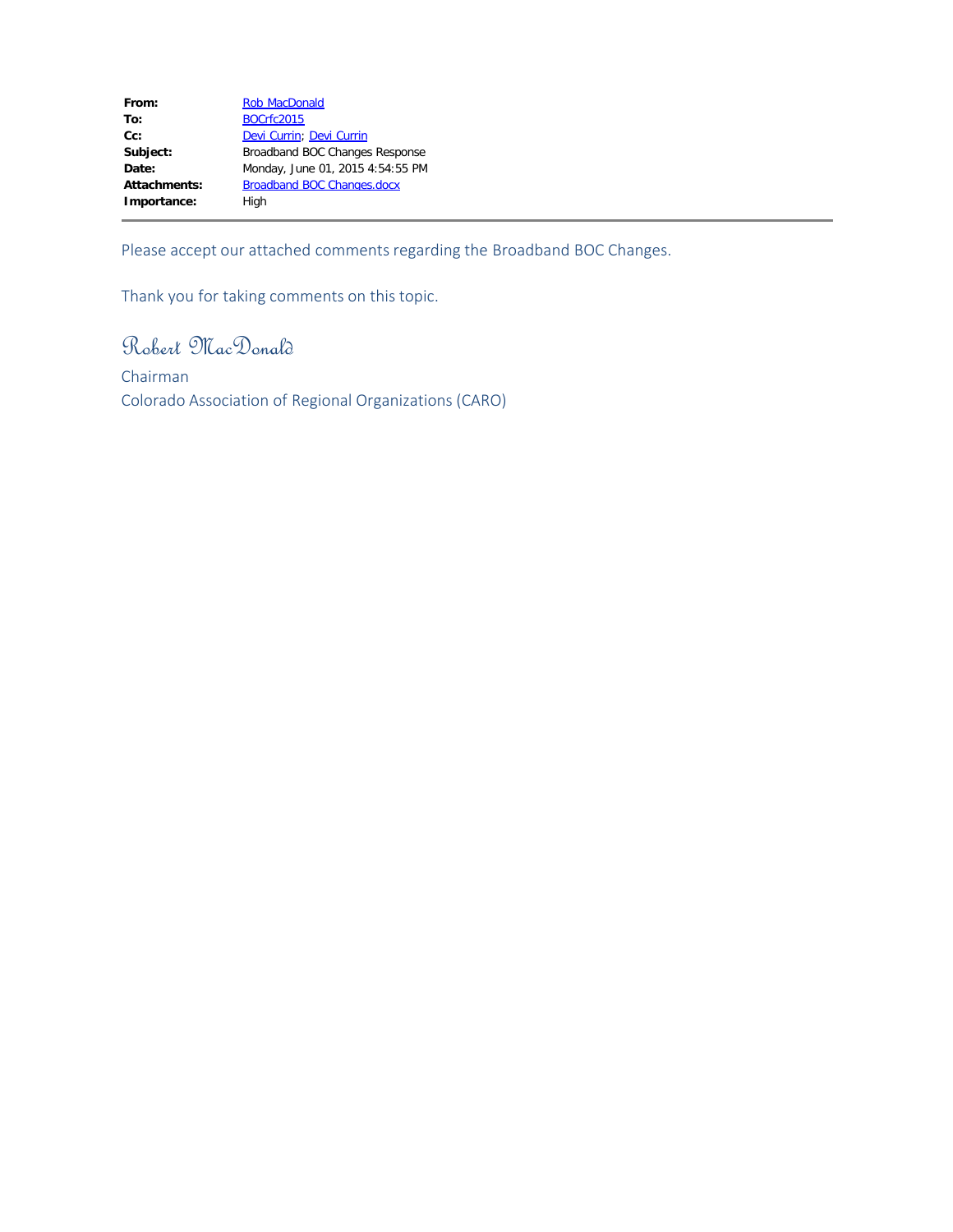# **Colorado Association of Regional Organizations**

15 South 7th Street ● Colorado Springs, CO 80905● 719.471.7080 xt 117 ● DeviCurrin@coloradoregions.org● www.coloradoregions.org

Broadband BOC Questions CARO conference call

**A. Overarching Questions 1. How can the federal government promote best practices in broadband deployment and adoption? What resources are most useful to communities? What actions would be most helpful to communities seeking to improve broadband availability and use?**

*Resources most useful – funding and information*

*Assets that are developed as a result of federally funded broadband funding initiatives should be entered into a federal database. This information should be updated and maintained by the awardee, mandated by the federal funding award.*

*While the telecommunications industry will claim that network asset information is propriety, since this is federally funded it should be subject to open records.*

*Additionally, with respect to fiber and network interface locations, these assets should be subject to open access requirements to allow any provider to light and/or utilize these assets to provide commercial or government broadband services.*

*Cost vs availability of broadband service needs to be addressed – 1Gb service at \$500 per month is not affordable for the average consumer and/or small business. Providers can assert that service is available even if unaffordable. There needs to be a look at affordability as well – usually occurs with competition but not always.* 

# **2. How can the federal government best promote the coordination and use of federally-funded broadband assets?**

*Remove any restriction or requirement that would prohibit open access require open access for any federally funded broadband project*

# **3. What federal regulations and/or statutes could be modernized or adapted to promote broadband deployment and adoption?**

*Any regulation that prohibits partnership solutions and open access should be updated to instead encourage and support such initiatives.*

**4. As the federal government transitions to delivering more services online, what should government do to provide information and training to those who have not adopted broadband? What should the federal government do to make reasonable accommodations to those without access to broadband?**

How does the federal government propose to provide on-line training for broadband if *broadband isn't available? Provide the access and the training will take care of itself.*

**5. How can the federal government best collaborate with stakeholders (state, local, and tribal governments, philanthropic entities, industry, trade associations, consumer organizations, etc.) to promote broadband adoption and deployment?**

*It would be extremely beneficial to allow COGs (EDDs, RPCs) to apply for broadband grants*  to manage on behalf of local governments and to partner with local ISPs. It will be *imperative to include a management charge for the COGs overseeing the process.* 

# **Member Organizations**

Northeastern Colorado Association of Local **Governments** 

Denver Regional Council of Governments

Pikes Peak Area Council of Governments

East Central Council of local Governments

San Luis Valley Development Resources Group, Inc. & San Luis Valley Council of **Governments** 

Southwest Colorado Council of Governments

Southwest Economic Development District

Region 10 League for Economic Assistance & Planning, Inc.

Associated Governments of Northwest Colorado

Northwest Colorado Council of Governments

Upper Arkansas Area Council of Governments

South Central Council of **Governments**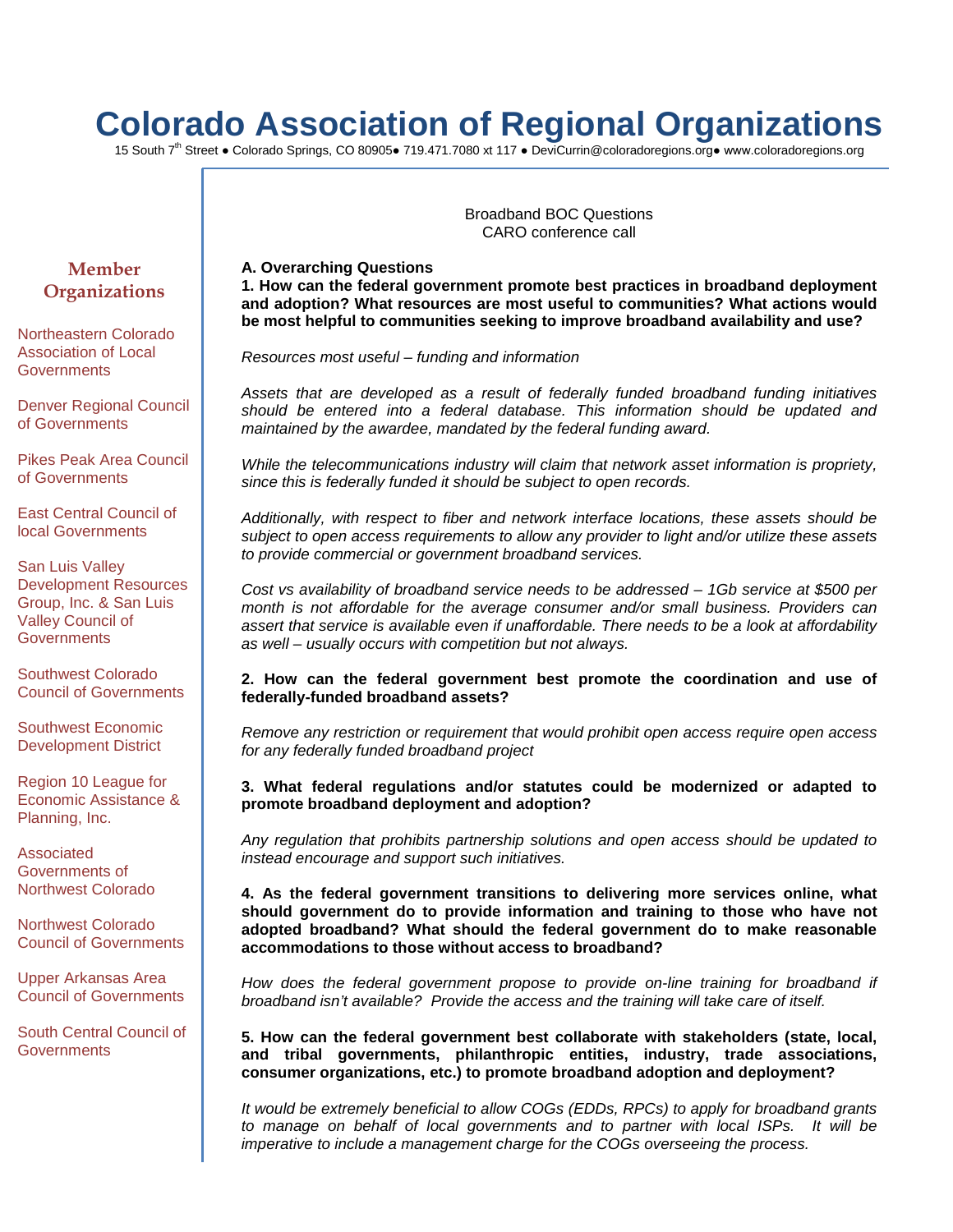# **B. Addressing Regulatory Barriers to Broadband Deployment, Competition, and Adoption**

# **6. What regulatory barriers exist within the agencies of the Executive Branch to the deployment of broadband infrastructure?**

*There is conflicting information on how CMAQ funding can used to help augment the deployment of Broadband. In some instances, local governments are told by state DOTs that it cannot be used to provide for access to broadband for any purpose other than for Intelligent Transportation System and/or signal synchronization operations. USDOT funding should explicitly encourage this adjunct public benefit.*

*Whenever federal funds are used to deploy broadband infrastructure by the private sector, those assets should be*  required to be made available for public use. ILECs refuse to provide information about location and capacity of *infrastructure that has been paid for with public funds. This forces communities into overbuilding infrastructure, which is wasteful spending but necessary because the private sector will provide open access.*

*The FCC's level of "holdback" funding levels in support of a letter of credit for the Experimental Broadband Fund grant program requirement is onerous for small businesses and makes this funding effectively unavailable to these companies. Specifically, the agency requirement that 100% of the grant amount be held by the LOC issuing entity is unreasonable and in truth, if the small business had this capital available to them, they would not need to obtain the grant amount requested from the government. This requirement favors very large, well-capitalized businesses who may not be able to deliver the most technologically advanced or innovative solution for broadband deployment.*

*Fiber should be viewed as a utility, much like electricity, water and sewer. Regulations or practices*

# **7. What federal programs should allow the use of funding for the deployment of broadband infrastructure or promotion of broadband adoption but do not do so now?**

*1. USDOT*

*2. EDA*

*3. SBA – the SBA could provide LOC's or guaranteed loans for small rural providers*

*4. HHS*

*5. EPA - the water and sewer programs in particular should allow for use of a portion of funding to lay fiber and conduit.*

*6. HUD*

# **8. What inconsistencies exist in federal interpretation and application of procedures, requirements, and policies by Executive Branch agencies related to broadband deployment and/or adoption, and how could these be reconciled? One example is the variance in broadband speed definitions. [\[5\]](https://www.federalregister.gov/articles/2015/04/29/2015-09996/broadband-opportunity-council-notice-and-request-for-comment#footnote-5)**

- 1. All federal agencies should use the FCC definition of speed and underserved/unserved. USDA's definition of *underserved and unserved is ridiculously low and the USDA speed is still in kilobytes.*
- *2. The threshold should be raised or at least provide for an escalation level as technology increases.*
- *3. Speed definitions should be uniformly accessible to the entire community not just one address.*
- *4. Census block is too large to consider when frontier areas may have 6 households per square mile. Smaller unit of measurement for service area should be set.*

# **9. Are there specific regulations within the agencies of the Executive Branch that impede or restrict competition for broadband service, where residents have either no option or just one option? If so, what modifications could agencies make to promote competition in the broadband marketplace?**

*The FCC CAF funding program directly restricts competition by only allowing awardees to have either ILEC status to apply for initial funding rounds. Government organizations, energy companies, and other organizations that have an*  interest in providing broadband services should be eligible to apply for funding through this program. In Colorado, currently the ILEC has the opportunity to "take it or leave it" in the initial round of funding. The ILEC may not be in the *best position to deliver innovative, leading edge, and high value broadband services, but they are deemed eminently qualified and eligible for first round funding based solely on their incumbency.*

*Broadband capabilities disclosure and providing GIS data for State, local and Tribal network assets and capabilities mapping should be required for providers requesting federal grant funding. This allows communities and non-ILEC*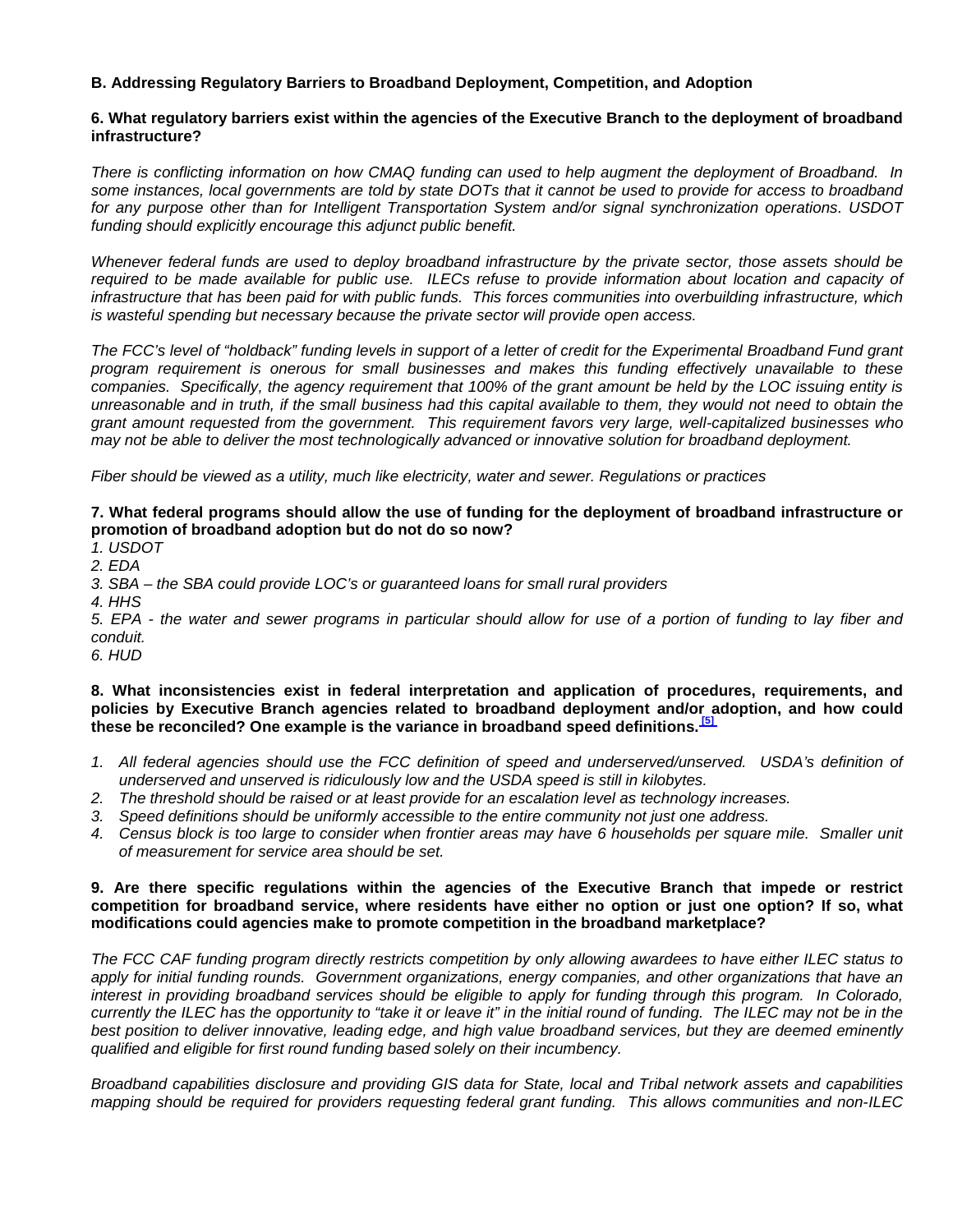*providers to understand the location of existing infrastructure and capacity to leverage these investments in State, regional, local, community, and Tribal broadband plans and deployments.*

# **10. Are there federal policies or regulations within the Executive Branch that create barriers for communities or entities to share federally-funded broadband assets or networks with other non-federally funded networks?**

*CMAQ funded fiber can and should be used for beneficial public purposes other than traffic congestion mitigation and air quality improvement. Telecommuting accomplishes both objectives.*

# **11. Should the federal government promote the implementation of federally-funded broadband projects to coincide with other federally-funded infrastructure projects? For example, coordinating a broadband construction project funded by USDA with a road excavation funded by DOT?**

*Absolutely yes – every time there is a transportation project, including highways, transit lines or railroads, fiber and*  fiber conduit with significant capacity should be placed in the ROW. This should be a requirement at the state and *local level as well. Anytime a trench is open, fiber should be laid irrespective of who is funding, sponsoring, building or otherwise controlling the project and there should be federal funding available to help with the cost.*

# **C. Promoting Public and Private Investment in Broadband**

**12. How can communities/regions incentivize service providers to offer broadband services, either wired or wireless, in rural and remote areas? What can the federal government do to help encourage providers to serve rural areas?**

*Communities and regional entities can do a number of things to incentivize providers to deploy broadband services in their areas –*

- *1. Create a strategic plan that includes; current broadband service levels, needed broadband levels, gap analysis of existing infrastructure vs need, documentation of anchor institutions, potential public private partners, service providers and consulting resources, funding sources and business modeling.*
- *2. Initiate relationships with current and potential providers to understand how they can assist in achieving community objectives.*
- *3. Create alliances to aggregate bandwidth and understand how a "network meet me point" might be beneficial.*
- *4. Undertake initiatives to ensure that federal, state or local regulations do not limit a community's ability to enter into public private partnerships, use of public infrastructure for service provision or limit a governmental entities ability to provide middle mile or last mile services, or build out infrastructure to support broadband deployment.*
- *5. Streamline zoning and construction requirements for broadband infrastructure projects.*
- *6. Make public facilities including buildings and water towers and communications towers, available for lease/partnership to broadband providers.*

**13. What changes in Executive Branch agency regulations or program requirements could incentivize last mile investments in rural areas and sparsely populated, remote parts of the country?**

**14. What changes in Executive Branch agency regulations or program requirements would improve coordination of federal programs that help communities leverage the economic benefits offered by broadband?**

#### **15. How can Executive Branch agencies incentivize new entrants into the market by lowering regulatory or policy barriers?**

*Need to eliminate barriers to entry or application for federal awards, particularly for small rural CLECs and ISPs – requirements for letters of credit from top 100 banks doesn't work in rural Colorado or for rural small providers. Need*  to level playing field with the big ILECs. If those small companies had that much money lying around they wouldn't need the grant and small rural banks that would help out aren't on the list. These sorts of requirements make it *extremely difficult to submit a successful application for projects in rural areas.*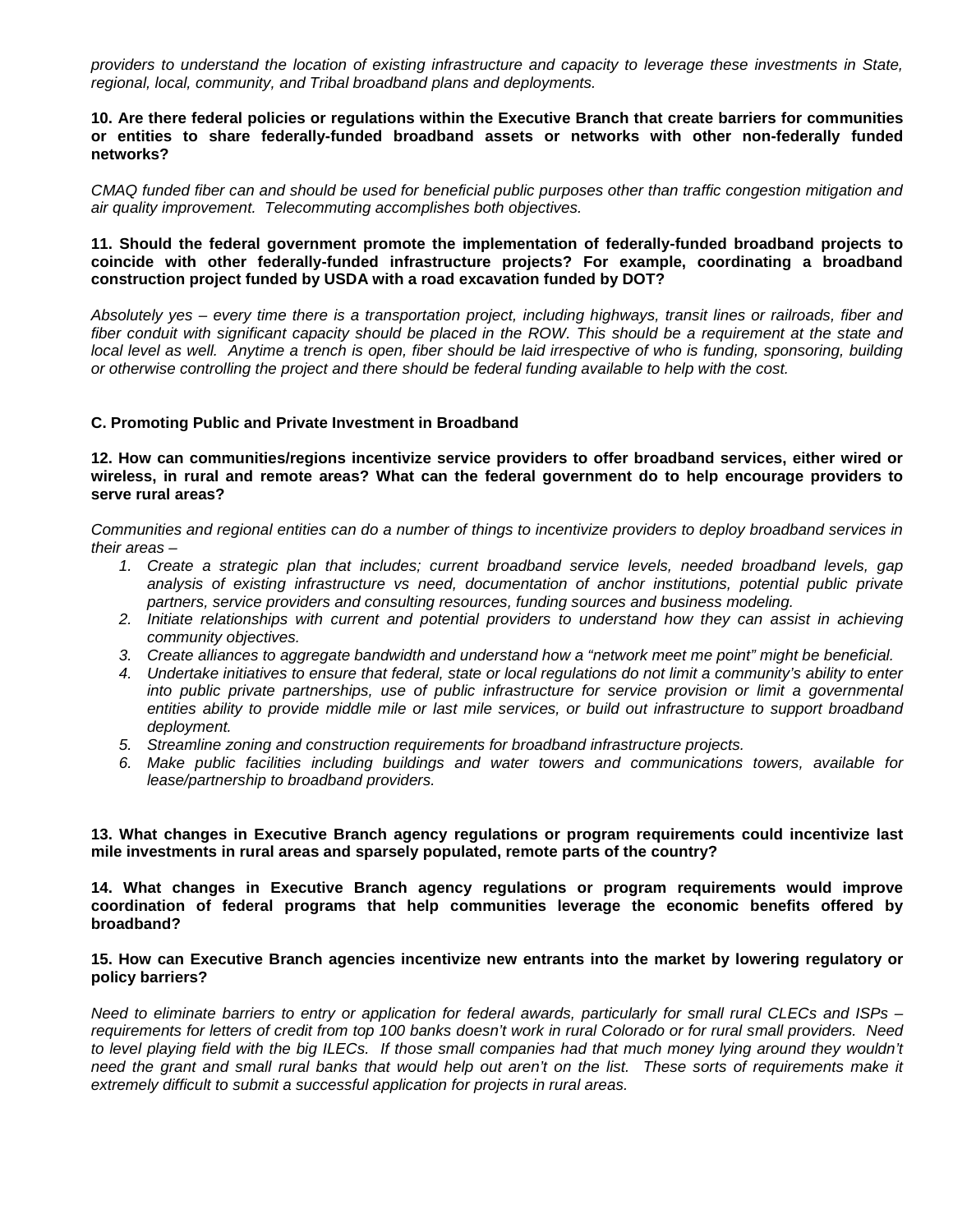*Experience in rural Colorado has largely been that the ILEC (first guy in with legacy copper) gets the access to CAF*  funding and is able to play gatekeeper and keep out the smaller, more local aspiring providers sitting on the funding *and refusing to use it for the benefit of rural communities because the amount is inadequate. Need to open access to support funding to new entrants into the market. Monopolies should be antithetical in a free market economy, especially when public monies are being used to subsidize them.*

# **D. Promoting Broadband Adoption**

**16. What federal programs within the Executive Branch should allow the use of funding for broadband adoption, but do not do so now?**

**17. Typical barriers to broadband adoption include cost, relevance, and training. How can these be addressed by regulatory changes by Executive Branch agencies?**

*Cost – yes. Relevance – NO. Training – we are well past that phase – rural areas are waiting for the service to arrive, just as they have been for the past 20 years. In the meantime, we have grown an entire generation of rural users who understand the technology, they just can't access it because of their zip code.*

# **E. Issues Related to State, Local, and Tribal Governments**

#### **18. What barriers exist at the state, local, and/or tribal level to broadband deployment and adoption? How can the federal government work with and incentivize state, local, and tribal governments to remove these barriers?**

*There are anti-competition laws in 19 states, including Colorado. Those should be struck down.* 

*If there was a federal requirement that funding of projects shall require cooperation and collaboration with multiple interests – federal, state, local and private sector – getting broadband service to rural locations might actually happen. There is a great example in very rural Jackson County in Colorado - Walden, Colorado is going to require three separate companies to partner together to deliver broadband services to an extremely remote location in the Colorado Mountains. It can be done and there should be special incentives to encourage such collective impact projects.* 

# **19. What federal barriers do state, local, and tribal governments confront as they seek to promote broadband deployment and adoption in their communities?**

# **20. What can the federal government do to make it easier for state, local, and tribal governments or organizations to access funding for broadband?**

- *1. Include input process for state, local and tribal governments to comment, endorse, or deny provider applications for federal funding awards in their jurisdictions.*
- *2. Awards directly to providers should allow for oversight by state, local, and tribal governments.*
- *3. Allow NGOs to apply for funding on behalf of state, tribal, regional, and community jurisdictions and provide the ability for them to include a management charge for overseeing the project.*
- *4. Provide the ability for multiple telecommunication providers to apply for available funding.*
- *5. Allow and consider proposals from multiple communities and telecommunications organizations for solutions that can only be cost effectively delivered through partnering across commercial and government organizations.*
- *6. Eliminate ILEC right of first refusal provision.*

# **21. How can the federal government support state, local, and tribal efforts to promote and/or invest in broadband networks and promote broadband adoption? For example, what type of capacity-building or technical assistance is needed?**

*This is not an issue – everyone is waiting for it to occur. Training in Use of broadband is not the issue – its development and build-out of the network that is the problem. Many rural areas have already gone through the*  development of a Broadband Network Plan. The obstacles continue to be the lack of ability to access funds to *actually build out the network (local governments and small local providers are locked out of the process due to burdensome requirements) and lack of cooperation from incumbent providers.*

# **F. Issues Related to Vulnerable Communities and Communities With Limited or No Broadband**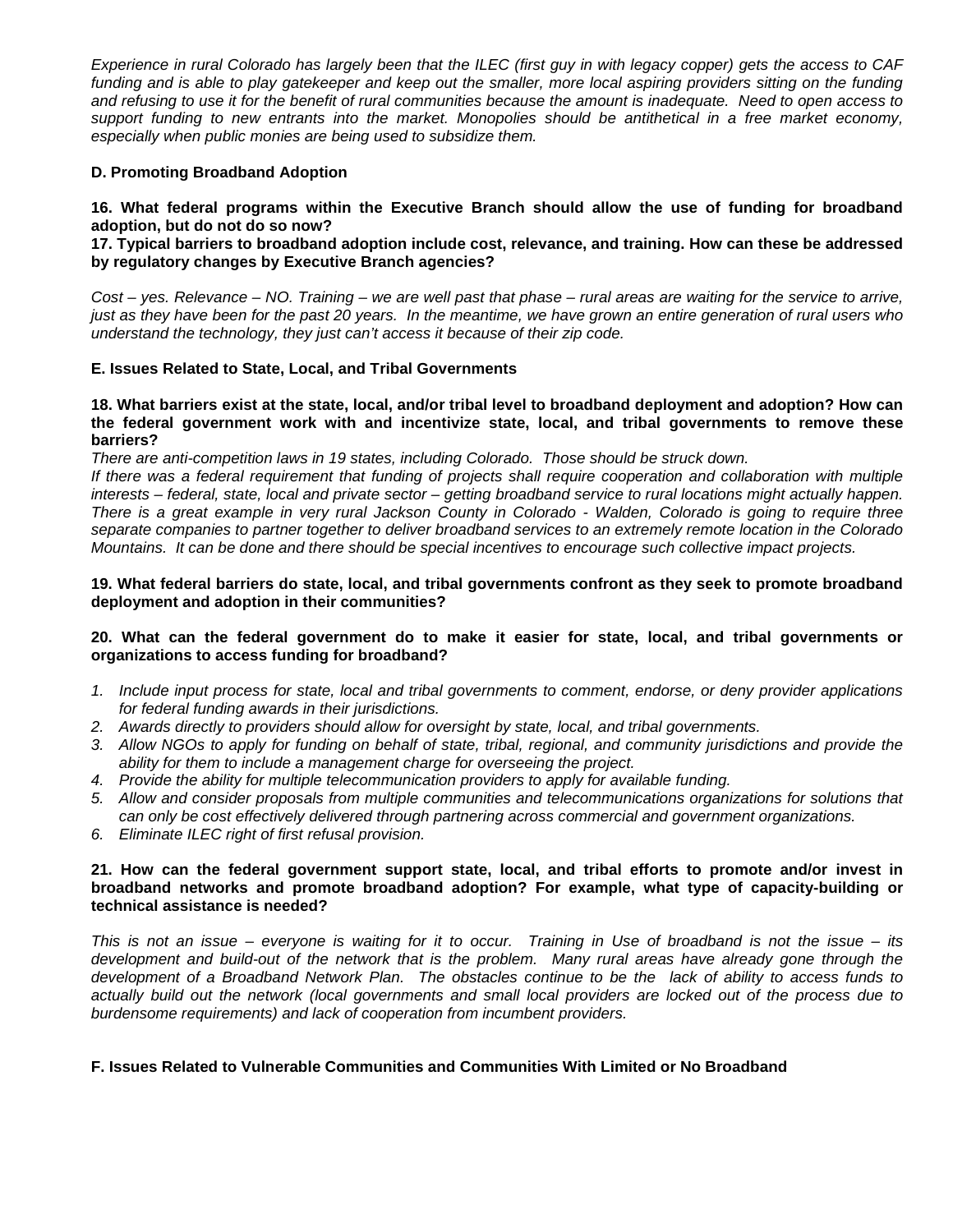**22. How can specific regulatory policies within the Executive Branch agencies be altered to remove or reduce barriers that prevent vulnerable populations from accessing and using broadband technologies? Vulnerable populations might include, but are not limited to, veterans, seniors, minorities, people with disabilities, at-risk youth, low-income individuals and families, and the unemployed.**

**23. How can the federal government make broadband technologies more available and relevant for vulnerable populations?**

### **G. Issues Specific to Rural Areas**

# **24. What federal regulatory barriers can Executive Branch agencies alter to improve broadband access and adoption in rural areas?**

*Stop trying to force competition where it doesn't exist and incentivize partnerships instead.*

*High Cost Fund/Universal Service Fund should only support projects that provide for open access.* 

Instead of making it almost impossible to develop innovative partnerships like the model in Walden, Colorado it should *be a requirement in order for the larger ILECs to access the Universal Service/High Cost fund.* 

### **25. Would spurring competition to offer broadband service in rural areas expand availability and, if so, what specific actions could Executive Branch agencies take in furtherance of this goal?**

*NO - competition isn't feasible in many rural areas – why require it, why not support the small local upstart (or local community) that is willing to deliver the service? The original reason for the existence of the Universal Service Fund at the federal level and the High Cost Fund at the state level was to support delivery in places that did not provide a ROI for providers. Why is broadband viewed differently from historic phone service? Even in some metro areas there is not adequate competition.*

## **26. Because the predominant areas with limited or no broadband service tend to be rural, what specific provisions should Executive Branch agencies consider to facilitate broadband deployment and adoption in such rural areas?**

- 1. Support small local companies or small local governments that are willing to step up and provide service.
- *2. Provide monetary incentives to public private partnerships to ensure a greater rate of success.*
- *3. Require ILECs to open their networks in rural areas and partner with local governments when asked, otherwise they should forfeit their CPCN.*

*There is a significant amount of fiber in rural areas already, it just isn't available to rural communities/customers. An open access provision would allow for local partners to provide middle mile/final mile access.*

*Should be requirement for access to ROW (public and/or historic – railroads for example) that service is provided to communities that it passes by.*

# **H. Measuring Broadband Availability, Adoption, and Speeds**

#### **27. What information about existing broadband services should the Executive Branch collect to inform decisions about broadband investment, deployment, and adoption? How often should this information be updated?**

*Eliminate the ability for ILECs (and even CLECs) to designate location, size and capacity of broadband infrastructure as proprietary. Maps of existing infrastructure should be publicly available, especially if the infrastructure if placed in public ROW and/or constructed with public funding support.*

*In Colorado, a major problem is in how it is actually mapped – use of census block is too large an area and the policy that determines that a single ping at the highest speed is used to determine availability and speed is*  counterproductive. This policy leads to an ILEC being able to claim that service is available in a large, remote *geographic area when in reality there is very limited service availability. A better approach would be to require a high*